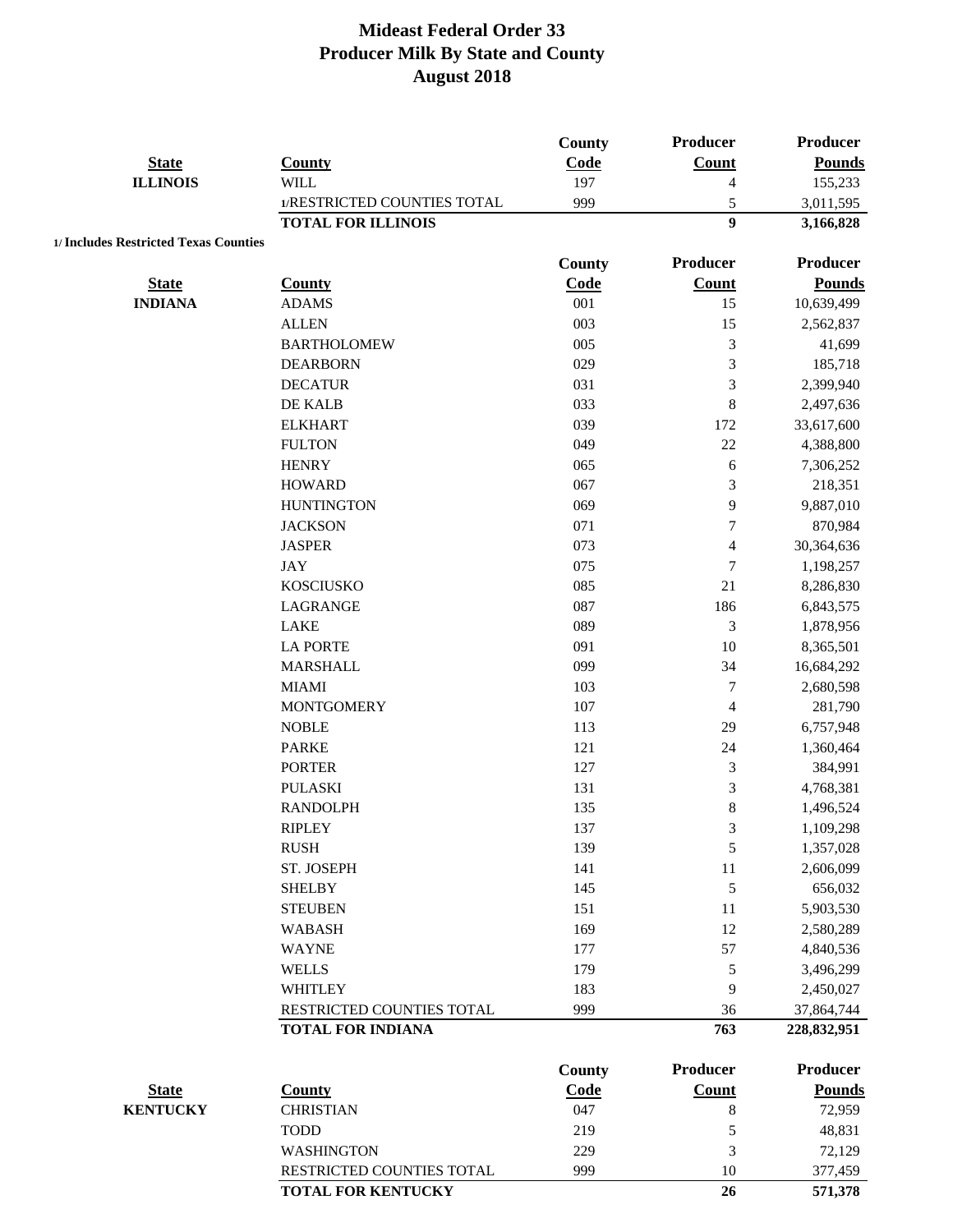|                                 |                           | County | Producer                 | <b>Producer</b> |
|---------------------------------|---------------------------|--------|--------------------------|-----------------|
| <b>State</b><br><b>MARYLAND</b> | <b>County</b>             | Code   | Count                    | <b>Pounds</b>   |
|                                 | <b>GARRETT</b>            | 023    | 40                       | 2,732,991       |
|                                 | <b>TOTAL FOR MARYLAND</b> |        | 40                       | 2,732,991       |
|                                 |                           | County | Producer                 | <b>Producer</b> |
| <b>State</b>                    | <b>County</b>             | Code   | Count                    | <b>Pounds</b>   |
| <b>MICHIGAN</b>                 | <b>ALCONA</b>             | 001    | 3                        | 1,262,459       |
|                                 | <b>ALGER</b>              | 003    | 3                        | 227,000         |
|                                 | <b>ALLEGAN</b>            | 005    | 50                       | 37,643,519      |
|                                 | <b>ALPENA</b>             | 007    | 24                       | 5,756,595       |
|                                 | <b>ARENAC</b>             | 011    | $20\,$                   | 9,943,917       |
|                                 | <b>BARRY</b>              | 015    | $22\,$                   | 29,772,826      |
|                                 | <b>BAY</b>                | 017    | 5                        | 1,935,444       |
|                                 | <b>BERRIEN</b>            | 021    | $\overline{7}$           | 4,482,890       |
|                                 | <b>BRANCH</b>             | 023    | 16                       | 5,258,733       |
|                                 | <b>CALHOUN</b>            | 025    | 19                       | 14,162,652      |
|                                 | CASS                      | 027    | $\overline{\mathcal{L}}$ | 678,139         |
|                                 | <b>CHARLEVOIX</b>         | 029    | $\overline{\mathbf{4}}$  | 891,177         |
|                                 | <b>CHEBOYGAN</b>          | 031    | $\mathfrak{Z}$           | 454,435         |
|                                 | <b>CHIPPEWA</b>           | 033    | $\sqrt{6}$               | 537,391         |
|                                 | <b>CLARE</b>              | 035    | 18                       | 4,437,129       |
|                                 | <b>CLINTON</b>            | 037    | 44                       | 75,588,567      |
|                                 | <b>DELTA</b>              | 041    | 3                        | 301,033         |
|                                 | <b>EATON</b>              | 045    | $20\,$                   | 2,216,449       |
|                                 | <b>EMMET</b>              | 047    | 3                        | 465,529         |
|                                 | <b>GENESEE</b>            | 049    | 5                        | 888,000         |
|                                 | <b>GLADWIN</b>            | 051    | 6                        | 1,981,159       |
|                                 | <b>GRATIOT</b>            | 057    | $32\,$                   | 82,352,642      |
|                                 | <b>HILLSDALE</b>          | 059    | $22\,$                   | 10,638,820      |
|                                 | <b>HURON</b>              | 063    | 57                       | 88, 873, 465    |
|                                 | <b>INGHAM</b>             | 065    | $20\,$                   | 8,968,063       |
|                                 | <b>IONIA</b>              | 067    | 36                       | 33,743,261      |
|                                 | <b>IOSCO</b>              | 069    | 12                       | 5,015,454       |
|                                 | <b>ISABELLA</b>           | 073    | 34                       | 15,932,812      |
|                                 | <b>JACKSON</b>            | 075    | 15                       | 6,274,233       |
|                                 | <b>KALAMAZOO</b>          | 077    | $\boldsymbol{7}$         | 15,249,175      |
|                                 | <b>KENT</b>               | 081    | 27                       | 18,578,781      |
|                                 | <b>LAPEER</b>             | 087    | $24\,$                   | 3,284,636       |
|                                 | <b>LENAWEE</b>            | 091    | 24                       | 39,496,175      |
|                                 | <b>LIVINGSTON</b>         | 093    | 10                       | 4,799,987       |
|                                 | <b>MACOMB</b>             | 099    | 4                        | 199,805         |
|                                 | <b>MARQUETTE</b>          | 103    | 3                        | 201,509         |
|                                 | <b>MASON</b>              | 105    | 14                       | 4,319,306       |
|                                 | <b>MECOSTA</b>            | 107    | 17                       | 6,928,836       |
|                                 | <b>MENOMINEE</b>          | 109    | 12                       | 2,167,012       |
|                                 | <b>MISSAUKEE</b>          | 113    | 38                       | 51,048,680      |
|                                 | <b>MONTCALM</b>           | 117    | 47                       | 20,541,390      |
|                                 | <b>MONTMORENCY</b>        | 119    | 4                        | 947,781         |
|                                 | <b>MUSKEGON</b>           | 121    | 13                       | 17,341,984      |
|                                 | <b>NEWAYGO</b>            | 123    | 40                       | 20,095,915      |
|                                 | <b>OCEANA</b>             | 127    | $\sqrt{6}$               | 848,988         |
|                                 | <b>OGEMAW</b>             | 129    | 34                       | 13,772,535      |
|                                 | <b>OSCEOLA</b>            | 133    | 33                       | 18,048,014      |
|                                 |                           |        |                          |                 |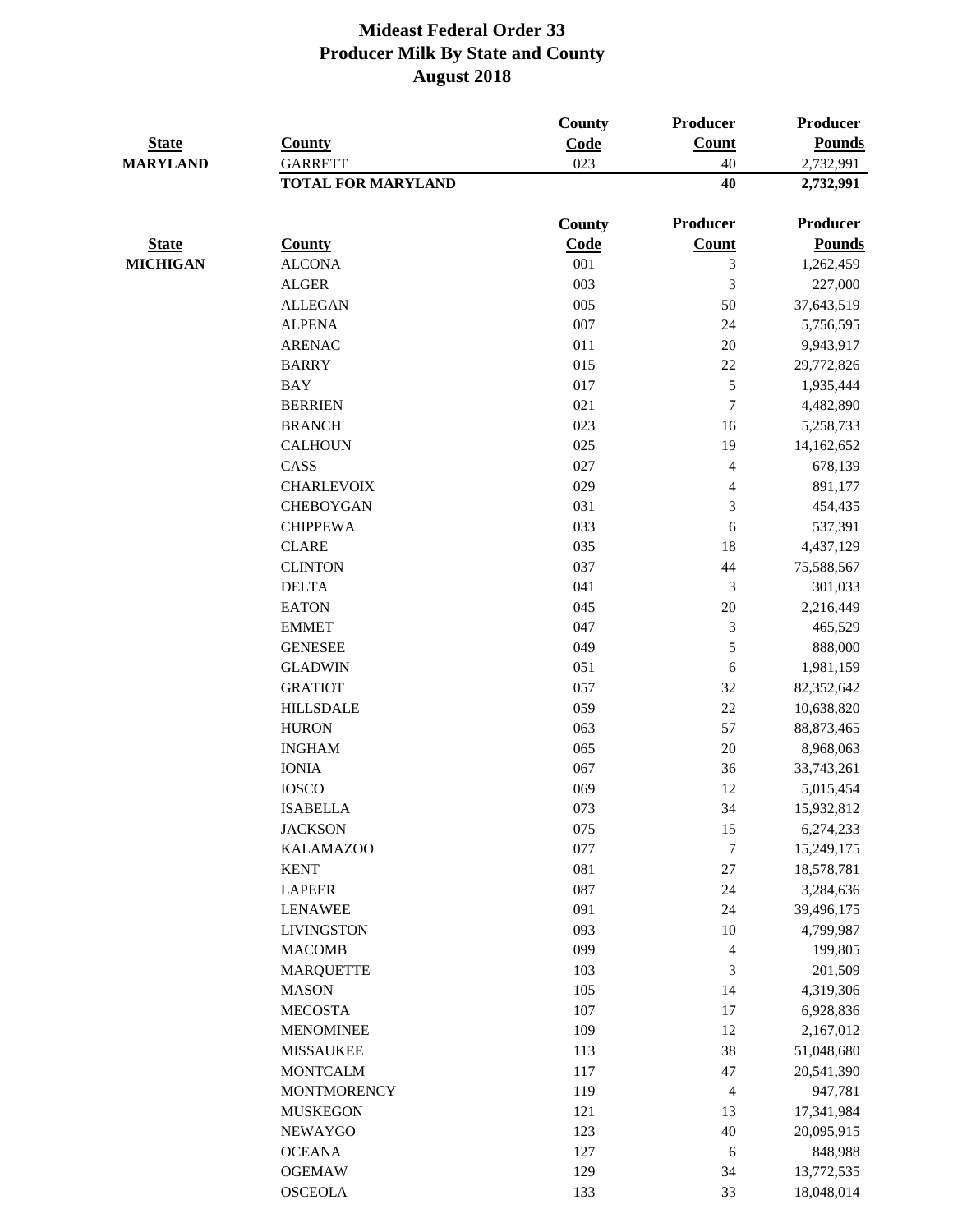|                 |                                                        | County      |                 | <b>Producer</b>         |
|-----------------|--------------------------------------------------------|-------------|-----------------|-------------------------|
| <b>State</b>    | <b>County</b>                                          | Code        | Count           | <b>Pounds</b>           |
| <b>MICHIGAN</b> | <b>OSCODA</b>                                          | 135         | 11              | 692,696                 |
|                 | <b>OTTAWA</b>                                          | 139         | 52              | 62,641,962              |
|                 | PRESQUE ISLE                                           | 141         | 6               | 876,815                 |
|                 | <b>SAGINAW</b>                                         | 145         | 15              | 5,676,774               |
|                 | <b>ST. CLAIR</b>                                       | 147         | 11              | 2,092,646               |
|                 | ST. JOSEPH                                             | 149         | 22              | 7,989,463               |
|                 | <b>SANILAC</b>                                         | 151         | 74              | 60,597,815              |
|                 | <b>SHIAWASSEE</b>                                      | 155         | 15              | 5,055,544               |
|                 | <b>TUSCOLA</b>                                         | 157         | 34              | 30,671,491              |
|                 | VAN BUREN                                              | 159         | 10              | 10,949,560              |
|                 | WASHTENAW                                              | 161         | 14              | 3,325,713               |
|                 | <b>WEXFORD</b>                                         | 165         | 11              | 781,284                 |
|                 | RESTRICTED COUNTIES TOTAL                              | 999         | 18              | 5,384,879               |
|                 | <b>TOTAL FOR MICHIGAN</b>                              |             | 1,163           | 885,290,944             |
| <b>State</b>    | <b>County</b>                                          | Code        | Count           | <b>Pounds</b>           |
| <b>NEW YORK</b> | <b>CATTARAUGUS</b>                                     | 009         | 47              | 18,571,229              |
|                 | <b>CHAUTAUQUA</b>                                      | 013         | 101             | 26,914,730              |
|                 | <b>CHEMUNG</b>                                         | 015         | 3               | 996,739                 |
|                 | <b>ERIE</b>                                            | 029         | 9               | 2,931,767               |
|                 | <b>GENESEE</b>                                         | 037         | 3               | 5,319,079               |
|                 | <b>LIVINGSTON</b>                                      | 051         | 6               | 2,538,969               |
|                 | <b>STEUBEN</b>                                         | 101         | 9               | 950,403                 |
|                 | <b>WYOMING</b>                                         | 121         | 11              | 26,249,856              |
|                 | RESTRICTED COUNTIES TOTAL<br><b>TOTAL FOR NEW YORK</b> | 999         | 7<br>196        | 5,214,427<br>89,687,199 |
|                 |                                                        |             | <b>Producer</b> | <b>Producer</b>         |
| <b>State</b>    | <b>County</b>                                          | <b>Code</b> | <b>Count</b>    | <b>Pounds</b>           |
| <b>OHIO</b>     | <b>ADAMS</b>                                           | 001         | 12              | 808,784                 |
|                 | <b>ALLEN</b>                                           | 003         | $\overline{4}$  | 580,458                 |
|                 | <b>ASHLAND</b>                                         | 005         | 43              | 15,317,173              |
|                 | <b>ASHTABULA</b>                                       | 007         | 23              | 6,548,649               |
|                 | <b>AUGLAIZE</b>                                        | 011         | 33              | 5,994,813               |
|                 | <b>BELMONT</b>                                         | 013         | 9               | 921,410                 |
|                 | <b>BROWN</b>                                           | 015         | 5               | 231,182                 |
|                 | CARROLL                                                | 019         | 26              | 2,239,649               |
|                 | <b>CHAMPAIGN</b>                                       | 021         | $\,8\,$         | 1,098,190               |
|                 | <b>COLUMBIANA</b>                                      | 029         | 68              | 13,975,575              |
|                 | <b>COSHOCTON</b>                                       | 031         | 23              | 2,680,946               |
|                 | <b>CRAWFORD</b>                                        | 033         | 8               | 3,216,013               |
|                 | <b>DARKE</b>                                           | 037         | 29              | 7,726,614               |
|                 | <b>DEFIANCE</b>                                        | 039         | 7               | 8,627,478               |
|                 | <b>DELAWARE</b>                                        | 041         | $\overline{4}$  | 314,293                 |
|                 | <b>FAIRFIELD</b>                                       | 045         | 9               | 605,143                 |
|                 | <b>FULTON</b>                                          | 051         | 10              | 5,361,434               |
|                 | <b>GEAUGA</b>                                          | 055         | 48              | 4,708,456               |
|                 | <b>GREENE</b>                                          | 057         | $\mathfrak{Z}$  | 1,228,464               |
|                 | <b>GUERNSEY</b>                                        | 059         | 3               | 182,713                 |
|                 | <b>HANCOCK</b>                                         | 063         | 3               | 1,230,890               |
|                 | <b>HARDIN</b>                                          | 065         | 9               | 13,163,193              |
|                 | <b>HARRISON</b>                                        | 067         | 5               | 465,352                 |
|                 | <b>HENRY</b>                                           | 069         | $\overline{4}$  | 4,127,652               |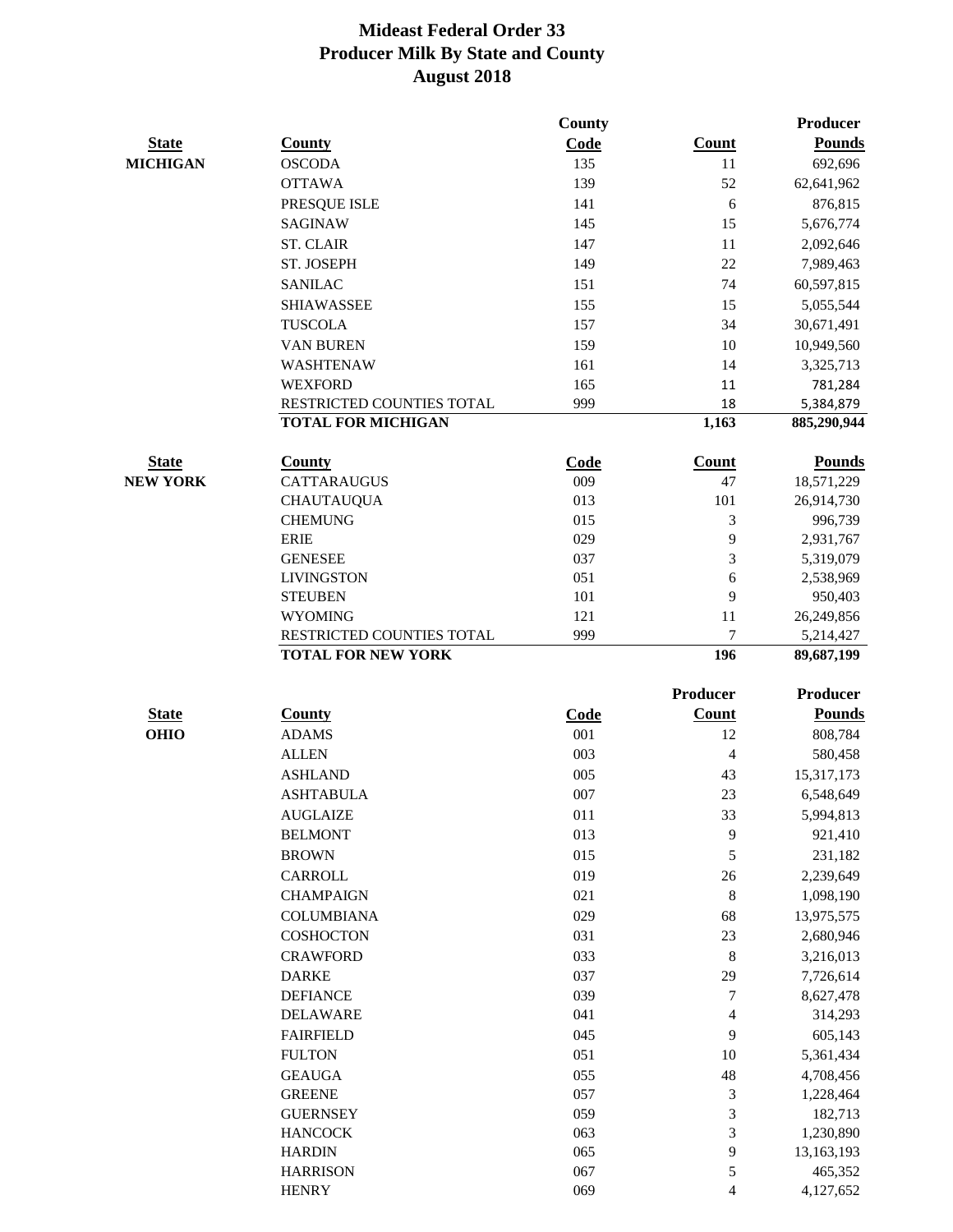|              |                           |        |                  | Producer      |
|--------------|---------------------------|--------|------------------|---------------|
| <b>State</b> | <b>County</b>             | Code   | Count            | <b>Pounds</b> |
| <b>OHIO</b>  | <b>HIGHLAND</b>           | 071    | 18               | 1,022,598     |
|              | <b>HOLMES</b>             | 075    | 154              | 13,917,348    |
|              | <b>HURON</b>              | 077    | 40               | 6,326,134     |
|              | <b>JACKSON</b>            | 079    | 4                | 71,801        |
|              | <b>JEFFERSON</b>          | 081    | 7                | 591,169       |
|              | <b>KNOX</b>               | 083    | 28               | 8,505,168     |
|              | <b>LICKING</b>            | 089    | 10               | 8,252,905     |
|              | <b>LOGAN</b>              | 091    | 26               | 4,177,218     |
|              | <b>LORAIN</b>             | 093    | 13               | 1,792,334     |
|              | <b>MADISON</b>            | 097    | 6                | 14,839,319    |
|              | <b>MAHONING</b>           | 099    | 23               | 8,259,364     |
|              | <b>MARION</b>             | 101    | 3                | 7,758,724     |
|              | <b>MEDINA</b>             | 103    | 24               | 3,514,358     |
|              | <b>MEIGS</b>              | 105    | 5                | 442,338       |
|              | <b>MERCER</b>             | 107    | 83               | 30,635,873    |
|              | <b>MIAMI</b>              | 109    | 8                | 910,037       |
|              | <b>MONROE</b>             | 111    | $\boldsymbol{7}$ | 639,472       |
|              | <b>MORGAN</b>             | 115    | $\boldsymbol{7}$ | 1,463,706     |
|              | <b>MORROW</b>             | 117    | 8                | 2,728,379     |
|              | <b>MUSKINGUM</b>          | 119    | 11               | 1,137,044     |
|              | <b>PAULDING</b>           | 125    | 6                | 19,296,693    |
|              | <b>PICKAWAY</b>           | 129    | 4                | 2,782,549     |
|              | <b>PIKE</b>               | 131    | 3                | 63,567        |
|              | <b>PORTAGE</b>            | 133    | 9                | 3,148,158     |
|              | <b>PREBLE</b>             | 135    | 9                | 919,457       |
|              | <b>PUTNAM</b>             | 137    | 9                | 5,115,910     |
|              | <b>RICHLAND</b>           | 139    | 105              | 11,221,195    |
|              | <b>ROSS</b>               | 141    | 3                | 138,668       |
|              | <b>SANDUSKY</b>           | 143    | $\,8\,$          | 835,017       |
|              | <b>SHELBY</b>             | 149    | 37               | 10,408,108    |
|              | <b>STARK</b>              | 151    | 60               | 14,998,098    |
|              | <b>TRUMBULL</b>           | 155    | 21               | 3,989,825     |
|              | TUSCAWARAS                | 157    | 128              | 10,827,685    |
|              | <b>UNION</b>              | 159    | 8                | 1,029,922     |
|              | <b>VAN WERT</b>           | 161    | 6                | 7,483,102     |
|              | <b>WASHINGTON</b>         | 167    | 16               | 2,561,253     |
|              | <b>WAYNE</b>              | 169    | 204              | 57,773,593    |
|              | <b>WOOD</b>               | 173    | $\overline{4}$   | 5,868,384     |
|              | <b>WYANDOT</b>            | 175    | 6                | 646,541       |
|              | RESTRICTED COUNTIES TOTAL | 999    | 30               | 24,026,173    |
|              | <b>TOTAL FOR OHIO</b>     |        | 1,557            | 401, 473, 711 |
|              |                           |        |                  |               |
|              |                           | County | <b>Producer</b>  | Producer      |
| <b>State</b> | <b>County</b>             | Code   | Count            | <b>Pounds</b> |

| State               | County            | Code | Count | rounas    |
|---------------------|-------------------|------|-------|-----------|
| <b>PENNSYLVANIA</b> | <b>ARMSTRONG</b>  | 005  | 21    | 2,917,333 |
|                     | <b>BEAVER</b>     | 007  | 19    | 1,123,547 |
|                     | <b>BRADFORD</b>   | 015  | 6     | 1,093,523 |
|                     | <b>BUTLER</b>     | 019  | 25    | 3,421,472 |
|                     | <b>CAMBRIA</b>    | 021  | 8     | 1,571,682 |
|                     | <b>CENTRE</b>     | 027  | 8     | 306,642   |
|                     | <b>CLARION</b>    | 031  | 20    | 2,701,092 |
|                     | <b>CLEARFIELD</b> | 033  | 8     | 807,547   |
|                     |                   |      |       |           |